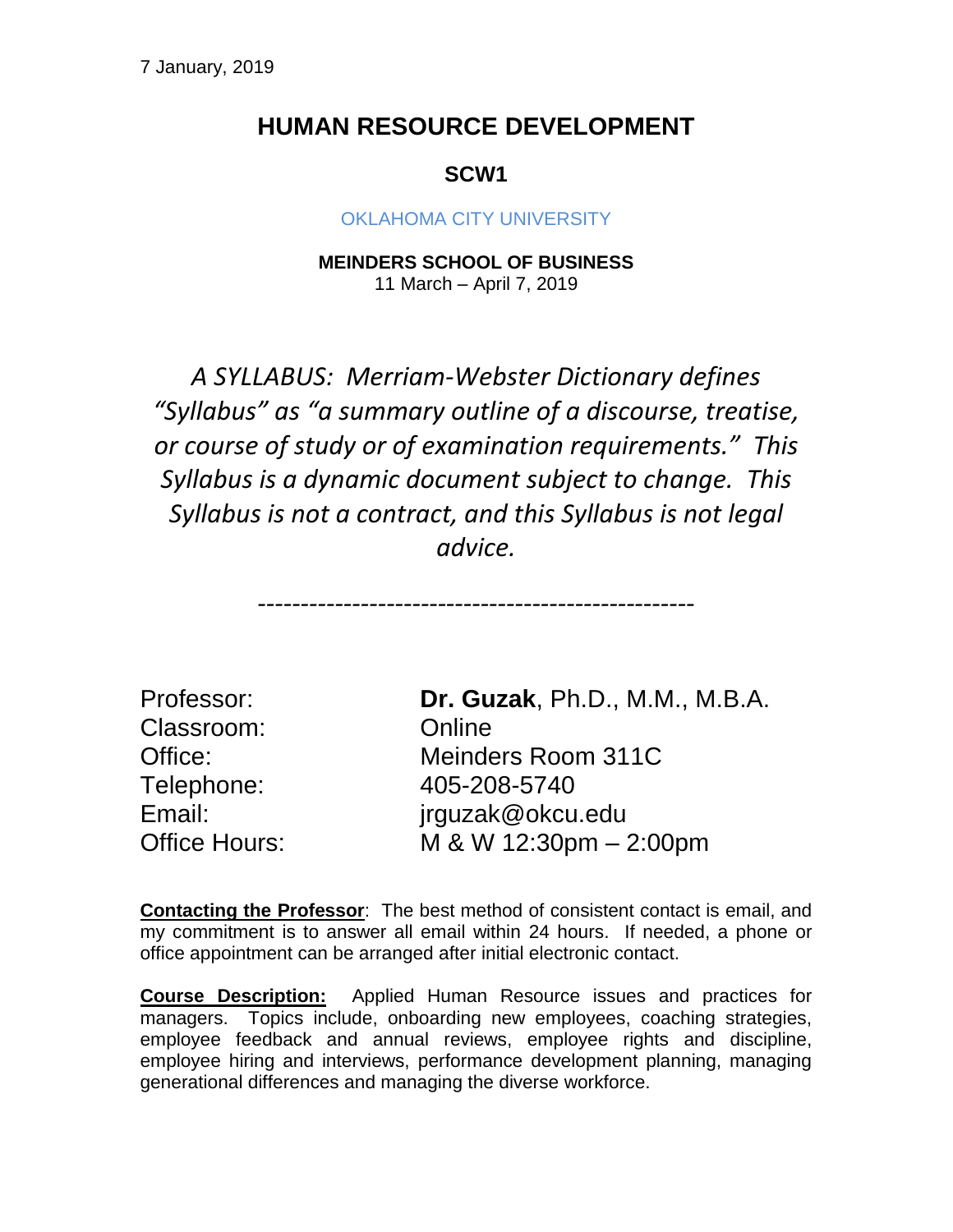7 January, 2019

**Course Organization**: The course will feature video lecture from the instructor, selected readings, supplemental videos that explore specific topics, AND DELIVERABLES which include participation in discussion threads, Quizzes and a Final Exam.

#### **Specific Learning Objectives**

A. Learning to apply course material to improve managerial capabilities and employee engagement with an aim toward improving employee performance and commitment.

B. Developing specific skills, competencies and points of view needed by managers to maintain high levels of employee performance and commitment.

C. Gaining factual knowledge of human resource compliance.

**Expected Communications**: Students are expected to check and read their OCU student email folder daily and respond, if requested to do so, within 4 hours to any email communications from the instructor. Students are required to check their Desire to Learn (D2L) portal daily for assignments, updates and new information.

## **COURSE SPECIFICS**

Course Expectations: Watching assigned lecture videos, special topic videos, reading as assigned, discussion threads, completion of Quizzes and a Final Exam.

Grade Breakdown: Quizzes-- 40% Discussion Thread Responses—30% Final Exam— 30%

Grading Scale:

**This course is pass/fail. A grade of at least 65% is needed to pass.**

### **Discussion Thread Participation**

Participation in weekly class online discussions is required and prior knowledge of the topic, based on the student's viewing lecture videos and assigned readings, is necessary for you to participate meaningfully. **Discussion thread responses must be made** by the posted deadline. Grades for class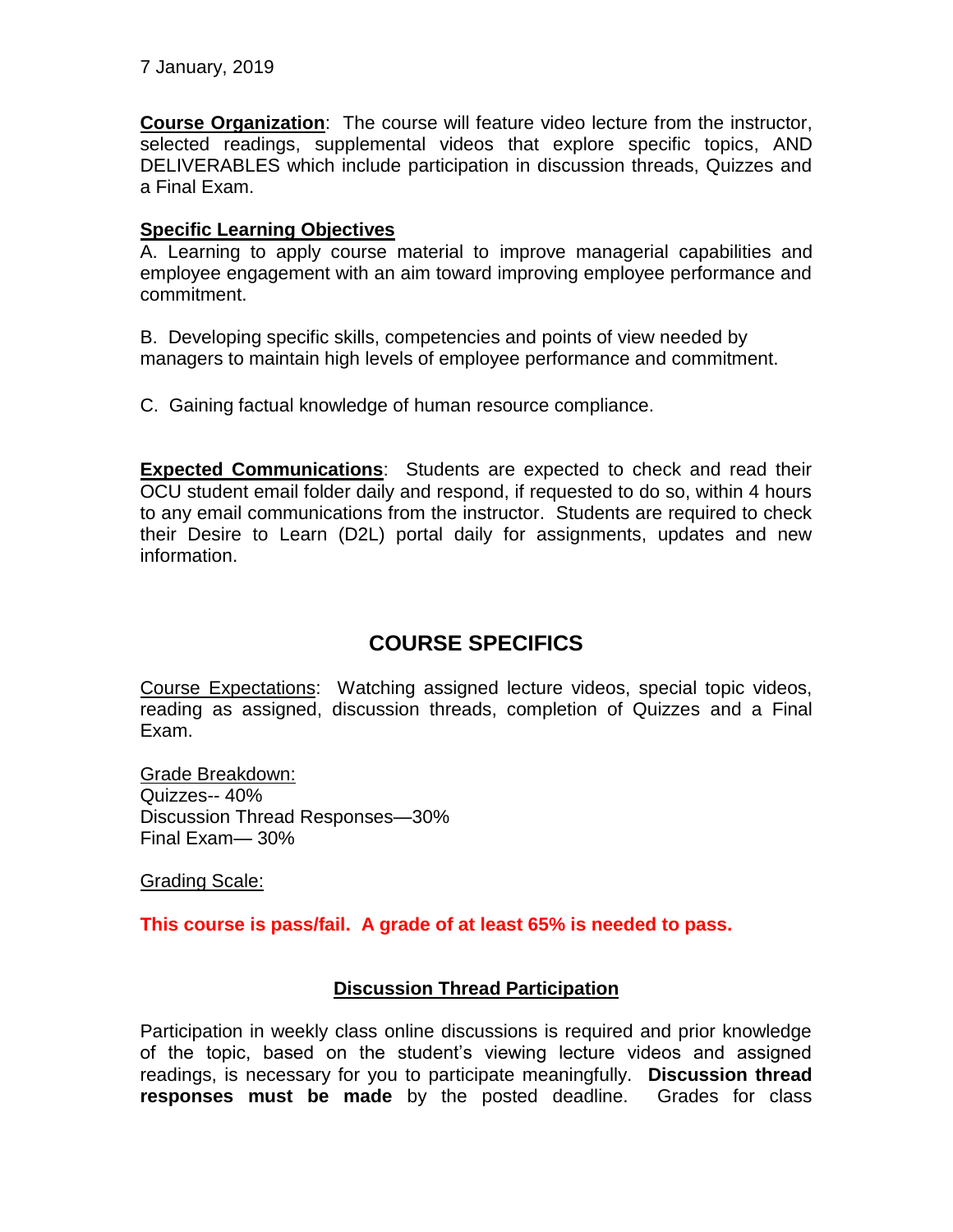7 January, 2019

participation, based on discussion thread activity, will be subjectively assigned for each section (**WEEKLY)** according to the following general guidelines….

100% Active/Quality Participation: Posting at least one original *compelling* response to each core question and responding to at least two other posts with well thought out comments.

85% Active/Acceptable Participation: Posting at least one original worthy response to the core question and responding with at least two relevant comments to other posts.

70% Expected/Acceptable Participation: Posting one original worthy response to the core question, and responding with at least one relevant comment to other posts.

60% Expected/Unacceptable Participation: Posting one original worthy response to the core question.

60%-0% Poor/Unacceptable Participation: Limited or poor-quality discussion activity with few or no contributions.

### **Quizzes:**

Quizzes (Online in D2L): For each Section you will be assigned to complete a Quiz covering lecture, videos and readings. Quizzes appear in our D2L class portal under "Assignments" then click "Quizzes".

### **Final Exam:**

There will be a Final Exam at the end of the semester that will cover all material presented in the class (comprehensive). **ALL STUDENTS ARE EXPECTED TO TAKE THE FINAL EXAM AT THE SAME TIME.** The Final Exam will be open book, you may refer to any and all course materials.

Missed Exams (Tests): Make up exams must be arranged at least two weeks in advance and granted as the sole discretion of the instructor. If a student misses an exam without prior arrangement with the instructor they must have a documented excused absence to be able to take a make-up exam. **All unexcused missed exams will be graded as a 0%.** The time and place of any make up exam is at the discretion of the instructor.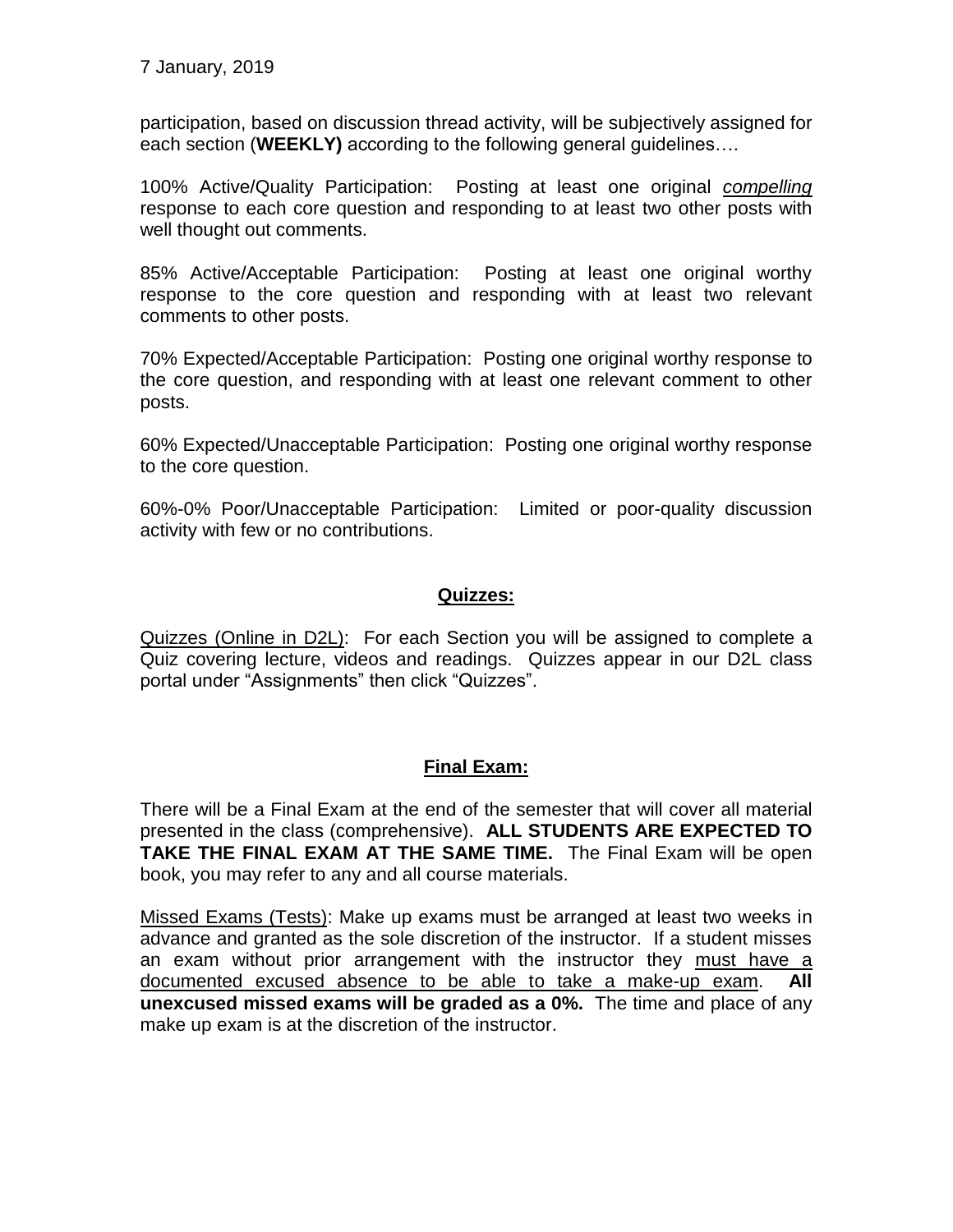| (Subject to change as the class progresses) |      |                 |                                                |
|---------------------------------------------|------|-----------------|------------------------------------------------|
| Date                                        | Week | Sections   Note |                                                |
| <b>March 11-17</b>                          |      |                 | New Employee Onboarding & Coaching             |
| <b>March 18-24</b>                          | っ    | $\mathbf{2}$    | Employee Feedback/Annual Reviews &             |
|                                             |      |                 | <b>Employee Rights and Discipline</b>          |
| <b>March 25-31</b>                          | З    | $\mathbf{3}$    | <b>Employee Hiring &amp; Performance</b>       |
|                                             |      |                 | <b>Development Planning</b>                    |
| April 1-7                                   |      | 4               | <b>Managing Generational Differences &amp;</b> |
|                                             |      |                 | <b>Diversity</b>                               |
| April 7 (8-9:30 pm)                         |      |                 | <b>FINAL EXAM</b>                              |

# **Course Calendar**

### **The content and dates on this calendar may be changed depending upon class size, class interest in topics and other circumstances.**

**Incomplete Courses**: (From the Undergraduate Catalog) When a course is not completed by the end of the semester or summer session, a professor may assign an incomplete (I) at his or her discretion. The student must be performing at a passing level and have a legitimate reason to receive an "I." Students cannot be assigned an "I" because they have excessive unexcused absences or because they are failing the course. Academic units and faculty members may establish their own policies in determination of legitimate reasons to assign the "I" grade.

At the time that the incomplete is issued, the instructor will submit information which specifies what work must be done to remove the "I" and the grade to be assigned if the work is not completed. This information is made available through the on-line system. The student is responsible for submitting the work by the deadline assigned by the instructor, not to exceed one year. If the "I" is not completed by the specified deadline, the grade will convert to the grade assigned by the professor.

In the event that a faculty member is no longer available, appropriate faculty shall be assigned by the dean or department chair to determine the grade.

**Dropping the Class: Please contact me ahead of time if you are thinking about dropping so we can assess your personal situation before you make your final decision.**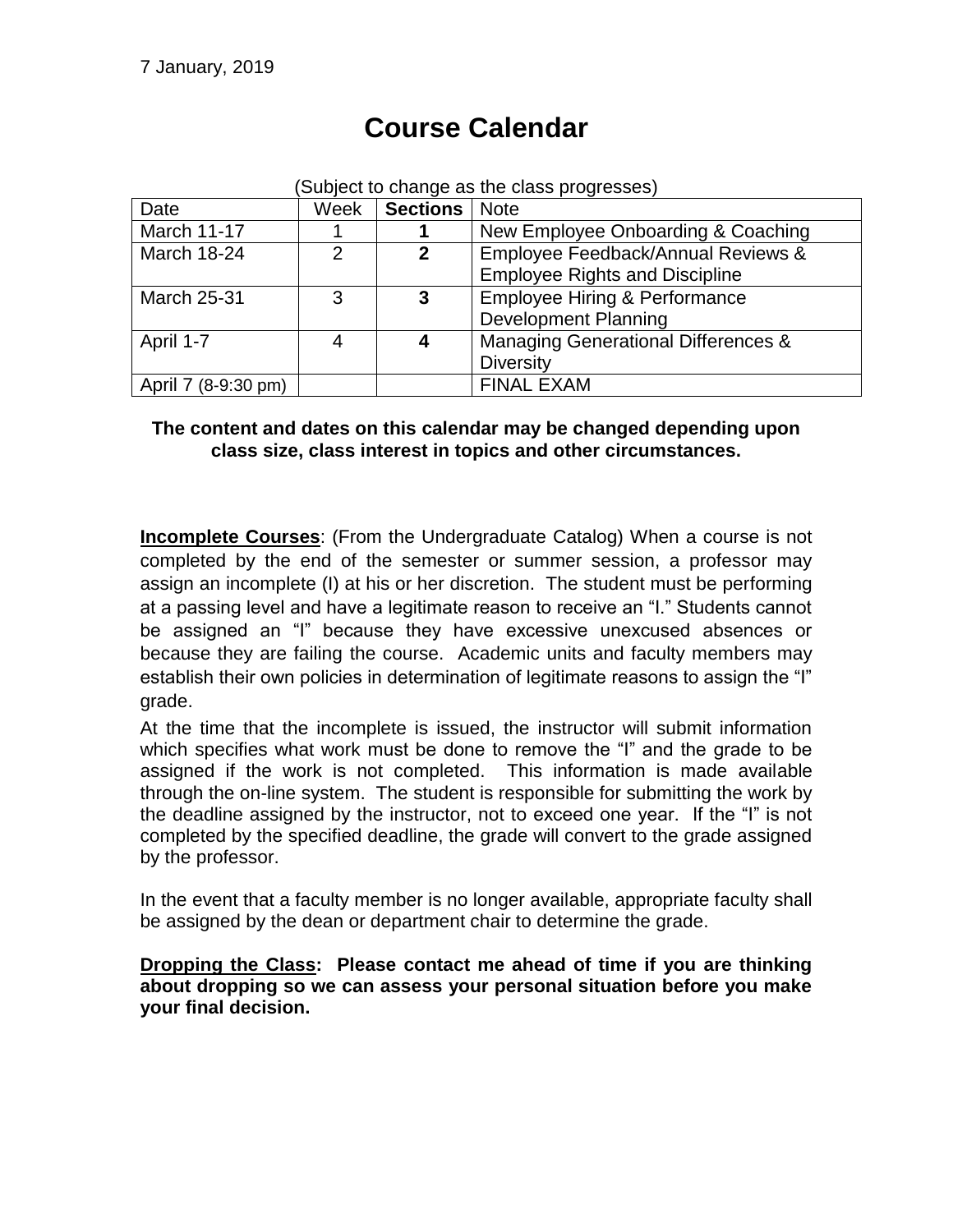### **Americans with Disabilities Act Section 504**

If you believe that you need reasonable accommodations for a documented physical, psychiatric, and/or learning disability or attention disorder, please make sure to register with Campus Disability Services by filling out the New Student Application at the following link: [https://andes.accessiblelearning.com/OKCU/.](https://andes.accessiblelearning.com/OKCU/)

The Senior Coordinator for Access and Academic Support is responsible for coordinating student disability-related accommodations and, if approved, will issue students a Letter of Accommodation. Reasonable accommodations may require early planning and are not provided retroactively, so please start this process as soon as possible. If you have general questions about reasonable accommodations, you may contact the Senior Coordinator for Access and Academic Support, Jenny Minsberg, at jlminsberg@okcu.edu and in DBL 106C. Students with approved reasonable accommodations are expected to meet with me during the first two weeks of class so that we can discuss how we can work together to meet your needs in this course.

### **Preventing Sexual Harassment**

Sexual harassment issues might occur online, particularly in the context of, but not limited to, "hostile environment". Under Title IX, you have the right to an education free of sex or gender-based discrimination, harassment, and violence. Issues addressed by Title IX include acts of discrimination, sexual harassment, sexual violence, dating violence, domestic violence, stalking, and sex or genderbased hate crimes. Title IX also addresses acts of discrimination and/or harassment that are based on gender identity, gender expressions, sexual "orientation, and pregnancy and/or parenting status. Title IX applies to students, faculty, staff, guests, and anyone accessing OCU programs and services.

As OCU employees, all faculty members are required to report any form of discrimination, harassment, or violence addressed by Title IX to the Title IX Coordinator within 24 hours. After the university receives a report, you will be contacted by one of OCU's Title IX administrators to discuss the report, the support the university can provide, and your options for pursuing a resolution to the issue through the university's established process.

If you would like to make a report or learn more, please contact OCU's Title IX Coordinator by calling (405) 208-5075 or visit [http://www.okcu.edu/admin/hr/titleix.](http://www.okcu.edu/admin/hr/titleix)

That website also contains links to other local resources, OCU's nondiscrimination policies and procedures, and contact information for the University's Title IX administrators.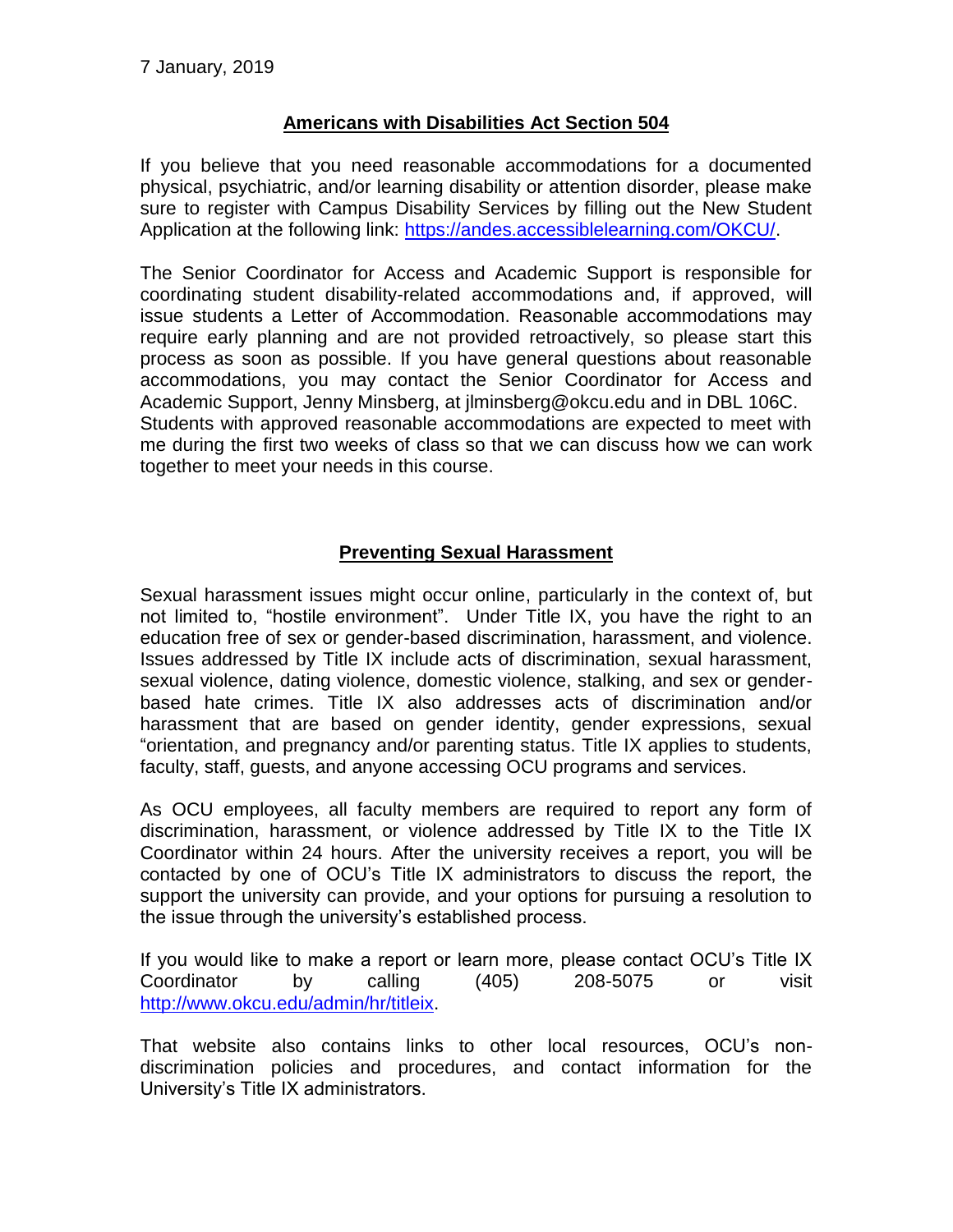For emergencies, you can contact OCU's police department at (405) 208-5911. For free and confidential support on campus, you can contact University Counseling by calling (405) 208-7901. For medical issues, you can contact the Campus Health Center at (405) 208-5090. They are confidential as well.

### **Complaint Appeals**

Any collegiate-level course is difficult, but it is also manageable and reasonable people can resolve issues in a reasonable manner. Resolve complaints first with your professor, and here at Meinders you can also escalate your complaint to Lynette Martin in Student Services, Senior Associate Dean Williams or Dean Agee. Help is available, and we can usually find solutions.

If normal complaint resolution at Meinders results in an unsatisfactory outcome, students are encouraged to utilize Oklahoma City University's internal complaint policies through the Office of the Provost/Vice President for Academic Affairs prior to filing a complaint with any external entity. Students may submit an official Academic Complaint at http://www.okcu.edu/academics/complaints. Academic complaints submitted will be received by the Office of the Provost/Vice President for Academic Affairs, and will be investigated by that office for action or further resolution. Submitting an academic complaint via this form does not initiate a formal appeal process under the student handbook or University catalogue.

For information on submitting a complaint related to the accreditor of your program, please visit http://www.okcu.edu/admin/academic-affairs/accreditation.

### **Academic Honesty**

(From the Undergraduate Catalog) Academic honesty is required in all aspects of a student's relationship with the university. Academic dishonesty may not be course-specific and includes falsification or misrepresentation of a student's academic progress, status, or ability, including, but not limited to, false or altered transcripts, letters of recommendation, registration or advising forms, or other documents related to the student's academic career at Oklahoma City University or other colleges or universities.

Students are personally responsible for the correctness and accuracy of information supplied to the university. Any student who knowingly gives incorrect information to the university is subject to disciplinary action which may lead to suspension.

Students are advised that cheating and plagiarism are not tolerated. The university expects all students to maintain a high standard of ethics in their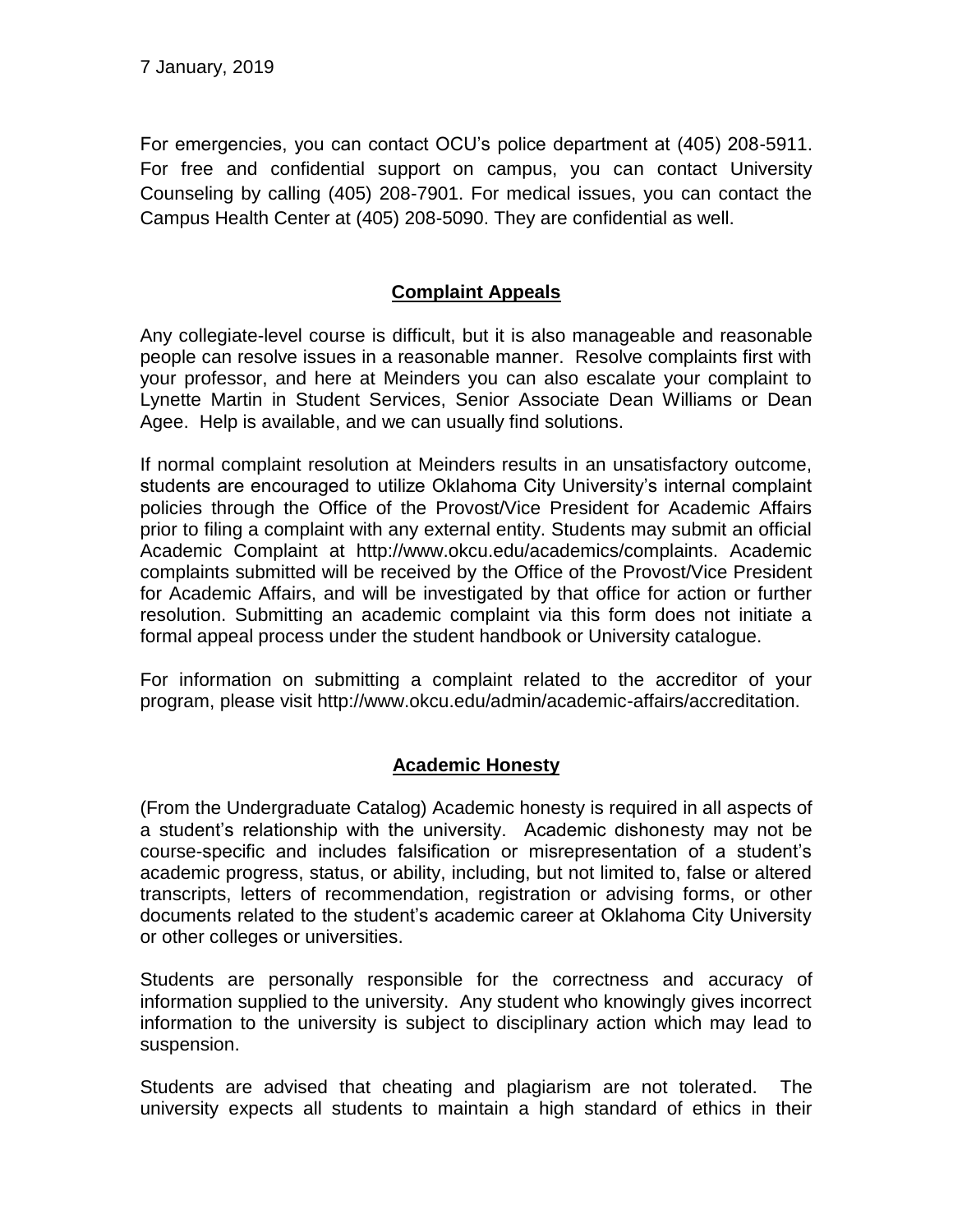7 January, 2019

academic activities. In this context, forms of academic dishonesty include, but are not limited to, cheating on tests, examinations or other class/laboratory work; involvement in plagiarism (the appropriation of another's work and/or the unacknowledged incorporation of that work in one's own); collusion (the unauthorized collaboration with another person); misrepresentation of actions; and falsifying information.

**Course Based Remedies** for academic dishonesty: Your professor will consider the context of your academic dishonesty, including the severity and maliciousness of the event and whether the student has engaged in academic dishonesty in the past. Consequences may include reduction of assignment grade, reduction of course grade or outright failure grade in this class if your professor believes these outcomes are warranted. All instances of academic dishonesty are reported on the OCU "Early Warning" system and are reported to Student Services for processing. See page 31 of the graduate catalog for further information and appeal procedures.

# *Honor Code*

### **Meinders School of Business**

Oklahoma City University expects students to demonstrate the highest levels of ethical behavior with respect to all aspects of their academic activities. At the Meinders School of Business, we, too, believe that students must constantly be held to the highest standards of academic honesty and integrity. The values students demonstrate here will extend to their professional lives and also reflect upon the image of the university and the school.

Academic standards are established to facilitate a culture of learning. Academic misconduct is intolerable and has no place in the learning environment of a university. Examples of academic misconduct include, but are not limited to:

- Cheating on tests, examinations, or other class/laboratory work
	- o Copying another's answer(s)
	- o Using electronic devices such as translators, cell phones, pagers, and/or cameras in an unauthorized fashion
	- o Using notes/textbooks or talking when not allowed
- Plagiarism (the appropriation of another's work and/or the unacknowledged incorporation of such work into one's own)
	- o Not citing the sources of quotations, others' ideas, and/or paraphrases
	- o Not putting summaries and paraphrases into one's own words
	- o Submitting another's paper or other work as one's own
- Collusion (collaborating on assignments when it is not permitted)